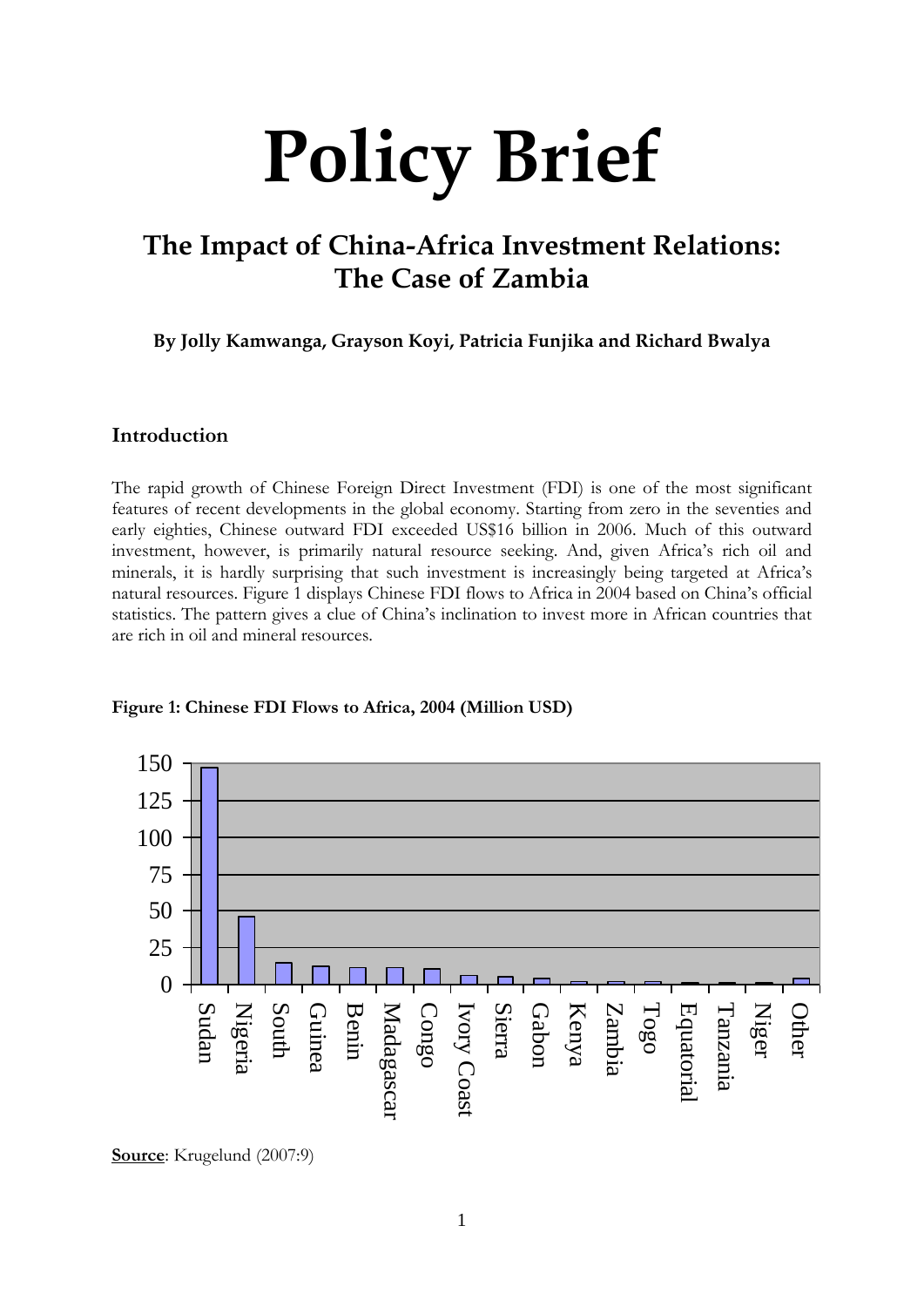Incidentally, the scale and pattern of Chinese FDI in Africa has raised concerns about its possible adverse impacts on African development. For instance, it has been observed that some Chinese enterprises have flouted local import regulations by importing sub-standard products. Similarly, Chinese investors are perceived as being inclined to disregarding labour regulations and as offering poor terms and conditions of work. There has also been apprehension about the loss of tax revenue on account of the tax incentives accorded to Chinese investors, and whose benefits to the host country are seen as doubtful. Besides, some scholars (see for instance, Besada *et al*, 2008) have argued that the recent surge in Chinese FDI in Africa is a response to the Chinese Government's strategic call for a 'go out' policy launched in 2000. Still others have questioned China's practice of bundling aid, trade and investment, arguing that this reduces the real value of an investment project and deny African economies the opportunity to learn and ultimately fully own the project.

On the other hand, the Chinese Government, along with hosting African Governments, have defended Chinese investment drive in Africa on grounds that it provides mutual benefits and a new hope for driving the continent's development agenda forward. From this viewpoint, it is argued that Chinese FDI offer the prospect of augmenting domestic resources for development whilst simultaneously improving job opportunities and standards of living for the citizenry. In this regard, Chinese FDI is being credited for various growth-enhancing benefits to the host country – including technology and knowledge transfers, economies of scale and scope, greater efficiency due to competition, creation of backward and forward linkages and access to marketing networks. If this is indeed true, it might be expected that Chinese FDI should have positive effects on national development in host African economies. This study calls focus on Zambia and asks whether indeed Chinese FDI has had positive effects on national development. Accordingly, the research problem is formulated as follows: *examine the economic impact of Chinese FDI in Zambia in order to find out how this has influenced national development, and thus understand what would constitute appropriate strategies and actions to mitigate negative impacts and enhance Zambia's economic development prospects*.

The primary objective of this study was, therefore, to assess the impact of Chinese Investment on the Zambian economy, focusing on the opportunities and the likely challenges associated with it. More specifically, the study aimed to:

- Determine the structure and characteristics of Chinese investments in Zambia
- Assess the FDI and other pertinent regulatory framework in Zambia
- Gauge the gains and losses related to Chinese investments in Zambia
- Assess the relationship between the international financial crisis, aid and Chinese FDI

The focus on Zambia is justified for a number of reasons. Firstly, Zambia's position typifies the rest of Africa. Second, compared to the size of the national economy, Chinese investments in Zambia are of greater interest. According to the Chinese Embassy in Zambia, the stock of Chinese FDI in Zambia reached US \$ 316 million in 2005, and FDI flows reached US\$ 41 million in 2005 (FOCAC 2006). Third, Zambia is one of the three most important destinations of Chinese FDI in Africa. Chinese companies currently invest in most sectors of the Zambian economy. Currently, more than 180 Chinese companies have invested in Zambia and Chinese FDI flows comprised about 12.5 percent of all flows in 2005 and accumulated Chinese FDI now comprise 10.5 percent of the total FDI in Zambia (UNCTAD, 2006; Kragelund, 2007). In fact, these figures are likely to increase significantly in the near future as Hu Jintao, during his most recent visit to Lusaka (February 5th 2007), inaugurated the first of three to five African Economic and Trade Cooperation Zones. Consequently, during the next three years, this zone will foster FDI of US\$ 900 million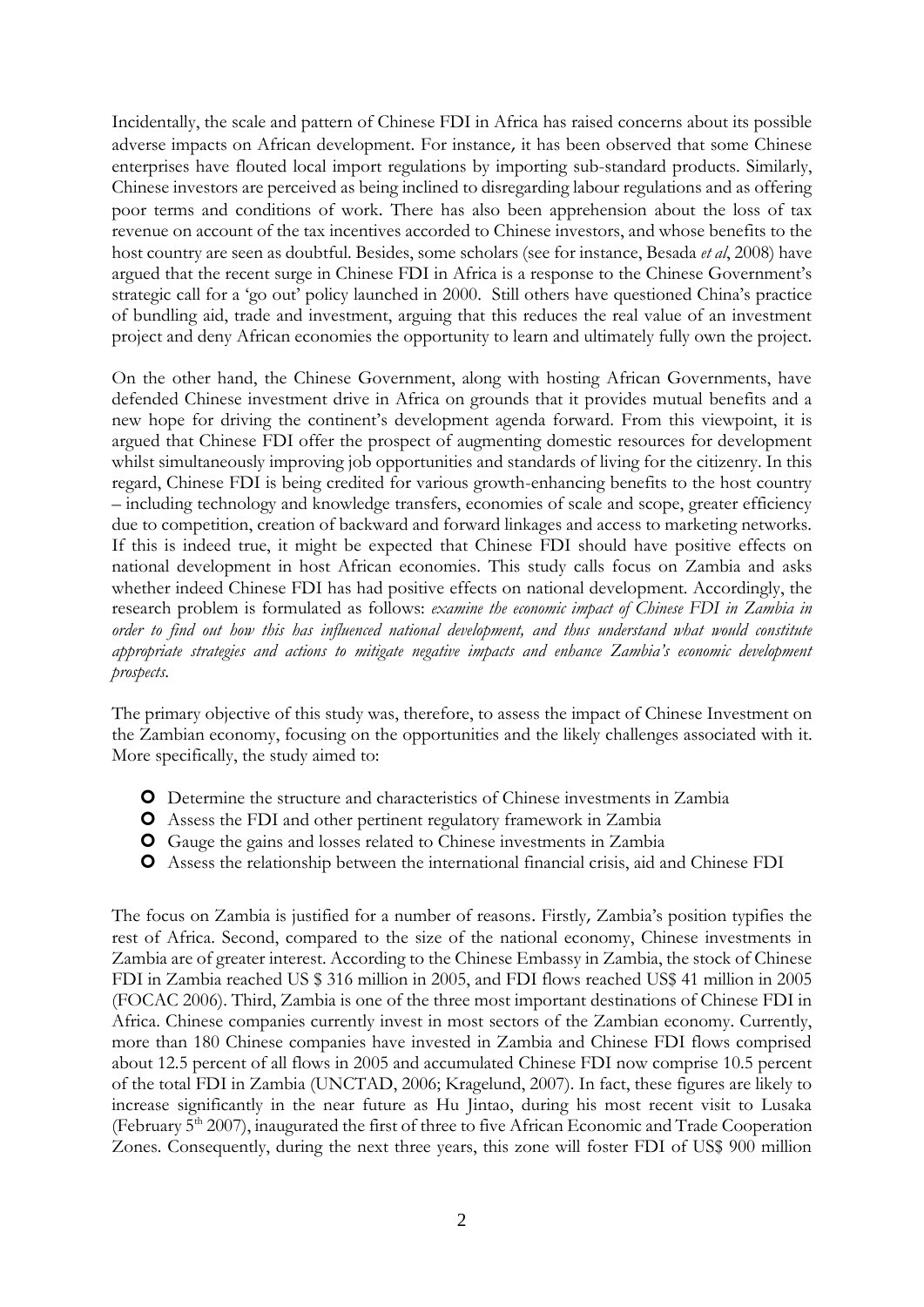into Zambia and potentially create over 6,000 new jobs. Zambia, therefore, provides a good case study of the impact of Chinese FDI of a typical African economy.

# **Method of Analysis**

The study used an inductive method of analysis. Inductive analysis begins with specific observations and builds towards general patterns (Moonilal, 1998:11). The study combined both qualitative and quantitative methods. Three data collection methods were used. First, a review of important documents that shed light on Chinese FDI in Africa. This review was both general and specific to the situation of Zambia. The sources for this data included: related books, articles, journals, pieces of legislation, policy documents, published and unpublished papers and documents from the University of Zambia library and the Internet. This was supplemented by firm level data from the Zambia Development Agency (ZDA) database. Second, structured interviews with managers, trade unionists and selected workers in Chinese companies were conducted. Third, a case study of selected Chinese firms was conducted to gain more specific insights into the nature and functionality of Chinese FDI in Zambia.

The study adopted the analytical framework due to Kaplinsky *et al* (2006). The framework is based on assessing the impact of Chinese FDI along four channels: (i) impact arising from Chinese FDI's presence in the country's natural resource sector, (ii) impact of Chinese FDI's participation in infrastructure project, (iii) impact of Chinese FDI's integration of local production activities in global production networks, and (iv) impact of Chinese small scale entrepreneurial investment on local producers, retailers and consumers.

# **Key Findings and Policy Implications**

In terms of characteristics of Chinese FDI in Zambia, the study establishes the following:

- The pattern of Chinese FDI involvement in Zambia, exhibits at least three major features: (i) increasing investment in the natural resources sector, mainly mining; (ii) participation in infrastructure projects, and (iii) an influx of small scale Chinese entrepreneurs. Overall, it was found that Chinese investments in Zambia are **primarily resource seeking**, and to a lesser extent market seeking. The major risk from this kind of investment is that it may perpetuate the raw material enclave status of the country. This, therefore, urges for appropriate policy intervention to ensure investment balance and that this tendency does not undermine the local drive for economic diversification.
- Further, in terms of source and nature of Chinese investment capital, it was established that a defining characteristic of Chinese FDI in Zambia is that it mostly comes from firms which are either wholly or partially state-owned and are **driven by broader objectives than merely profit maximization**. Because of this supportive logic, such investments have had access to very low-cost of capital and hence operate with much longer horizons. The Chinese uptake of mines that were closed in the wake of the *World Economic Crisis* is further illustrative of this fact and that Chinese investment motives are shaped by ultra economic considerations**.** They have been willing to forgo short term high earnings in return for long term benefits. However, the challenge to local industry has been that Chinese firms have tended to win most tenders due to their relatively lower bidding terms which are made possible by their access to relatively low-cost of capital compared to local firms. This urges the need for an appropriate policy for ensuring that local firms are not entirely crowded - out on the basis of high cost of capital existent in the local economy.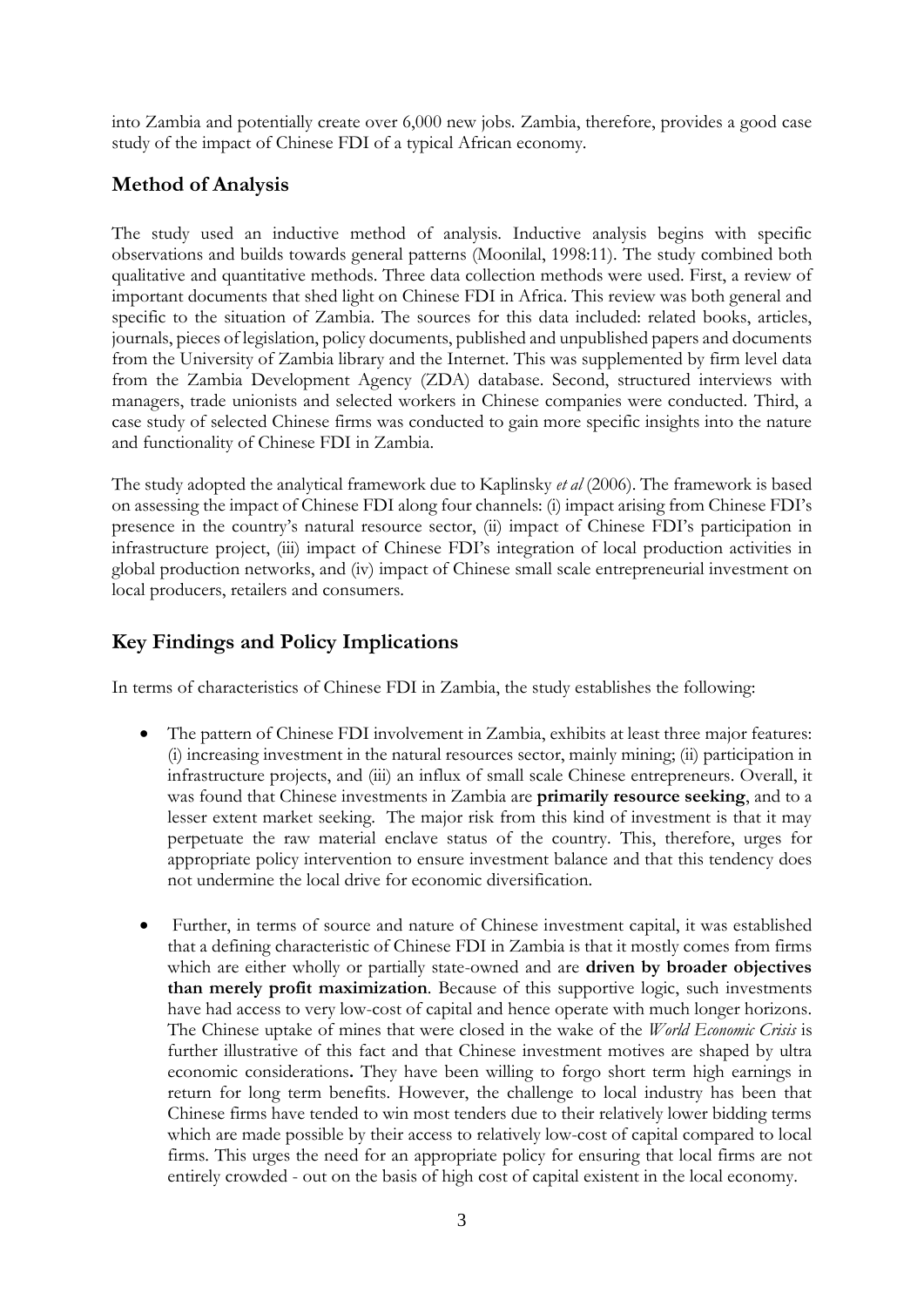- In terms of investment value in absolute and relative terms, the study reveals that the stock of Chinese FDI in Zambia reached US\$316 million in 2005, and FDI flows reached US\$ 41 million in 2005. In relative terms, Chinese FDI flows comprised 12.5 percent of all flows in 2005 and accumulated Chinese FDI comprised 10.5 percent of the total FDI in 2005. The study further establishes that such figures are likely to increase by the end of 2010 because of the **financial commitments made in 2007 to the tune of US\$900 million** for the establishment of Multi-facility economic development zones over this three year period. The policy implication of the multifacility zones are at two-levels: how to ensure that labour standards are decent in these zones and how local firms can equally benefit from the tax incentives associated with firms operating in the zones.
- It was also established that **Chinese investments in Zambia are mostly tied with aid and have limited linkages with local businesses.** The tying of FDI with Aid is in keeping with the Chinese practice of incorporating Aid as a sign of South-to-South cooperation, a practice which predates current Sino-African engagement. In Zambia, the relation between Aid and Investment is aptly demonstrated by projects such as the *National Malaria Centre*, and *Central Statistical Offices*, which were constructed as Aid from China. These infrastructure projects were constructed by state owned Chinese companies. The policy implication for this tendency of bundling aid with investment and lack of local business linkages bears on how to assess the real value of investment and also ensure that such projects can lead to opportunities for local learning and ownership.

In terms of impacts, the study establishes the following:

- To the extent that Chinese Investments have augmented collective resource inflows into the country, this has **improved capacity utilization and generated employment opportunities.** The growth of copper production has been quite impressive.
- It was also observed that the **Chinese trading investors have availed low priced and better quality products.** Where a reasonable proportion of the population is able to access such products, it could be reasonably argued that their welfare would be enhanced.
- On the negative side, **Chinese mining companies are increasingly relying on hiring heavy equipment than procuring new ones**. The problem with this practice is that it will limit the extent of technology transfer in the sense that since the equipment and plant are not assets of the company, the incentive to develop capacity to harness the associated technology will be minimal
- **The increased demand for copper and consequent high prices on the international market poses the risk of reversing the advance towards economic diversification.**  The huge investments in the copper industry while generating positive economic impacts, may undo the Government's efforts at diversifying the economy away from mining.
- While the early wave of Chinese firms establishing base in Zambia were investment entities, in the recent past, there has been a new wave of service-related Chinese firms being established. **The service-related firms come in to operate as sources of inputs to Chinese Investors. This has raised concern among stakeholders who fear that local supply companies will lose out to Chinese service firms.**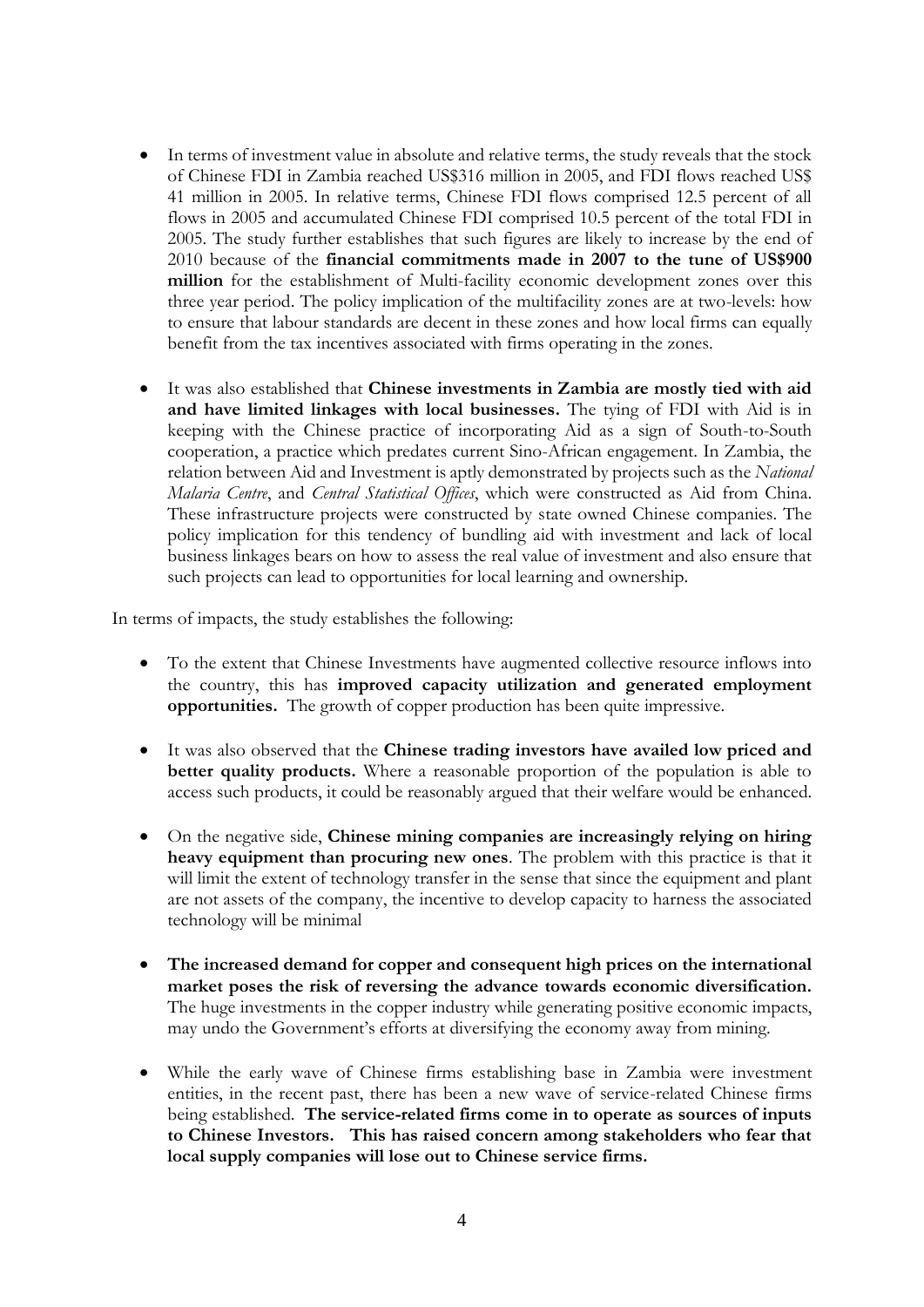- **The increased copper production and sales notwithstanding, there has been limited impact on the standards of living for the population.** The reasons accounting for this include: (i) the nature of the development agreements, and (ii) the low tax rates on mining investors. The low tax take from mining investors due to the investment incentives has undermined the positive impact that mining could have on the national economy.
- **The reported use of Chinese labor where locals could be employed, poor working conditions among some Chinese firms has resulted in political agitation**. And to this end, opposition politicians have effectively made Chinese investments an election issue.

# **Recommendations**

Chinese investments though spread across both extractive and manufacturing sectors are predominantly in mining. The Government should not lose sight of the need to diversify the economy. **Strategies for directing more investment in non-traditional sectors, such as Agriculture and Tourism ought to be stepped up.** 

The discontent of workers employed in Chinese firms has had political ramifications, with the major opposition party using this as a campaign tool. **Stepping up the monitoring of work practices in Chinese firms will ameliorate the politicization of Chinese Investments.** 

Given the limited employment opportunities obtaining in the country, it is imperative that employment creation strategies are stepped up. **While Chinese firms are contributing toward the creation of jobs, the low level of linkages with local firms is a limiting factor, which should be addressed**.

**The Government should maximize the gains from Chinese Investments by using Chinese international business links to incorporate local firms into the international value chain.** This would enable local firms to earn decent incomes from their activities.

The media has consistently reported over the poor working conditions in Chinese owned firms. **Monitoring of workplace practices is critical, and to this end the capacity of the workplace monitoring arms of Government ought to be raised for them to effectively carry out their mandate.**

*Contact Details*:

Jolly Kamwanga, [j.kamwanga@unza.zm](mailto:j.kamwanga@unza.zm) Grayson Koyi [grayson.koyi@unza.zm](mailto:grayson.koyi@unza.zm) Patricia Funjika, [patricia.funjika@unza.zm](mailto:patricia.funjika@unza.zm) Richard Bwalaya, [Richard.bwalya@unza.zm](mailto:Richard.bwalya@unza.zm)

**References**